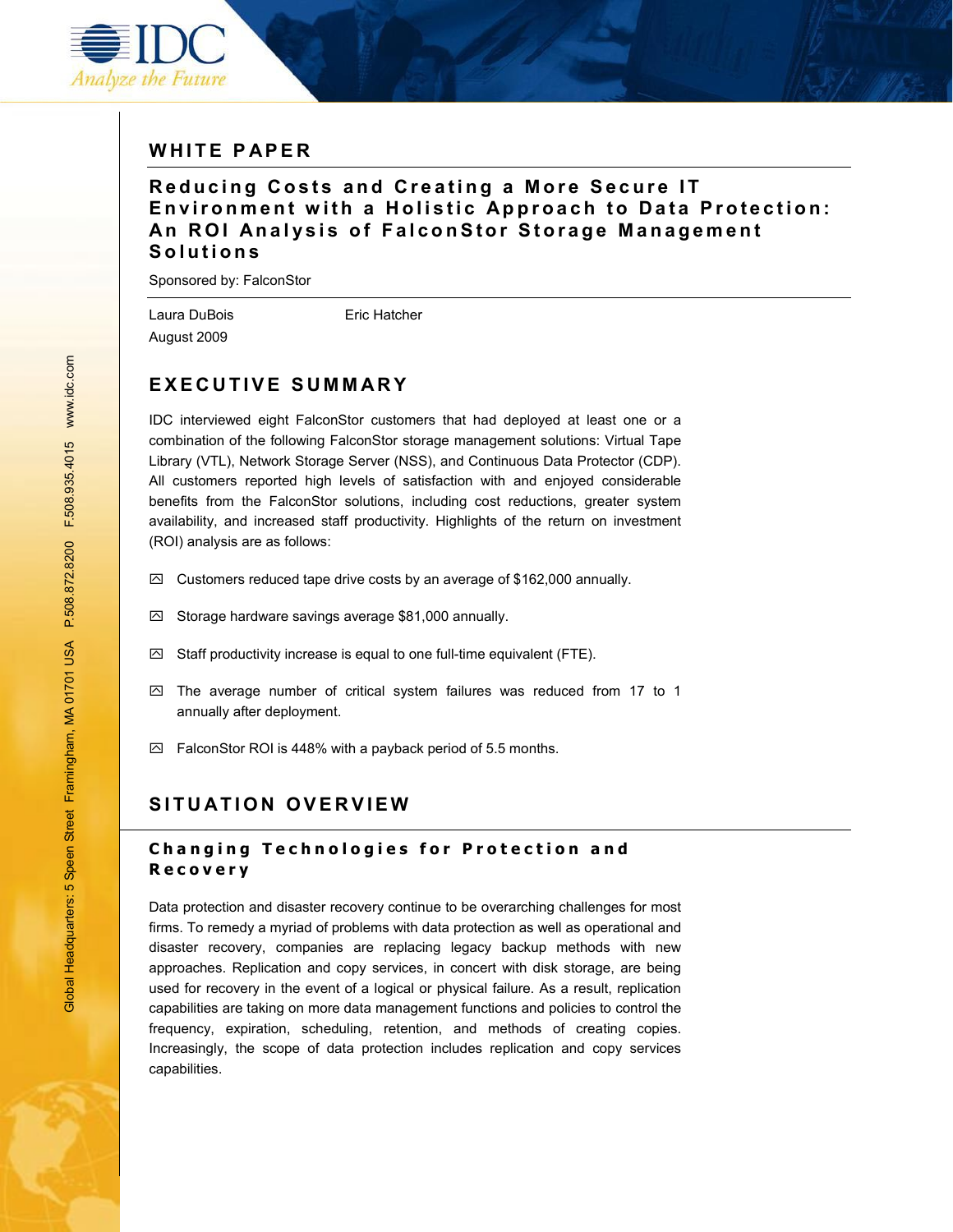As more firms rely on disk-based data protection approaches, the role of tape in the backup process has changed. With the use of virtual tape libraries, disk is being placed in the data protection path to improve backup performance, improve recovery times, and increase reliability. Despite the declines in cost per GB of disk storage, the volume of backup data often runs at odds with storage capacity and budgets. The use of deduplication technology, along with disk-based backup, affords storage capacity and cost savings by eliminating the storing of redundant backup data. With new forms of data protection available, use cases for tape have evolved. Firms are now using tape (once the default media used for backup and recovery) for deep archive, longterm retention, or secure tape vaulting; they are relying on disk for recovery and resorting to tape only as a tertiary option.

### **Economic Climate Driving Changes in Storage Investments**

Low storage and server utilization rates, physical server sprawl, and the IT overhead with the reallocation of storage capacity to servers have been a reality in most datacenters. The lack of proper data retention and destruction, together with perpetual new content creation, has resulted in average storage growth of 60% annually. The more recent economic climate, in concert with this storage growth, is driving firms to evaluate optimization technologies such as thin provisioning, virtualization, deduplication, space-efficient snapshots, and the like. As firms seek to increase utilization in their server environment and improve availability and disaster recovery, they are consolidating physical servers and implementing server virtualization.

The use of virtualization dramatically improves the lead time to stand up a new application or server and has driven increased investment in shared SAN storage to leverage advanced high-availability and disaster recovery capabilities that virtualization enables. Hand in hand with server virtualization, storage virtualization improves capacity utilization and availability and minimizes downtime by pooling LUNs from different storage architectures. With the aggregation of dissimilar storage comes the need for a set of copy, protection, and disaster recovery services operable across different storage platforms. These software functions, once provided by the storage array itself, are now provided by the storage virtualization layer, mitigating storage lock-in and allowing firms to choose hardware that makes the best sense for their budgets, staffing, and purchasing processes.

#### **Common Infrastructure Challenges**

IDC spoke with eight midsize and large firms about challenges within their storage, data protection, and disaster recovery environments.

#### **Storage Management Challenges**

The following storage management challenges and trends surfaced:

` **Storage utilization.** "If you were in a traditional [storage] model, you would carve up your LUNs and try to figure out how much space you're going to need for the next three years. So you might set up a 2TB LUN and give it to a server. And if you put only 200 Gigs of data on it, you will have all of this useless space for years on end." (Manufacturing)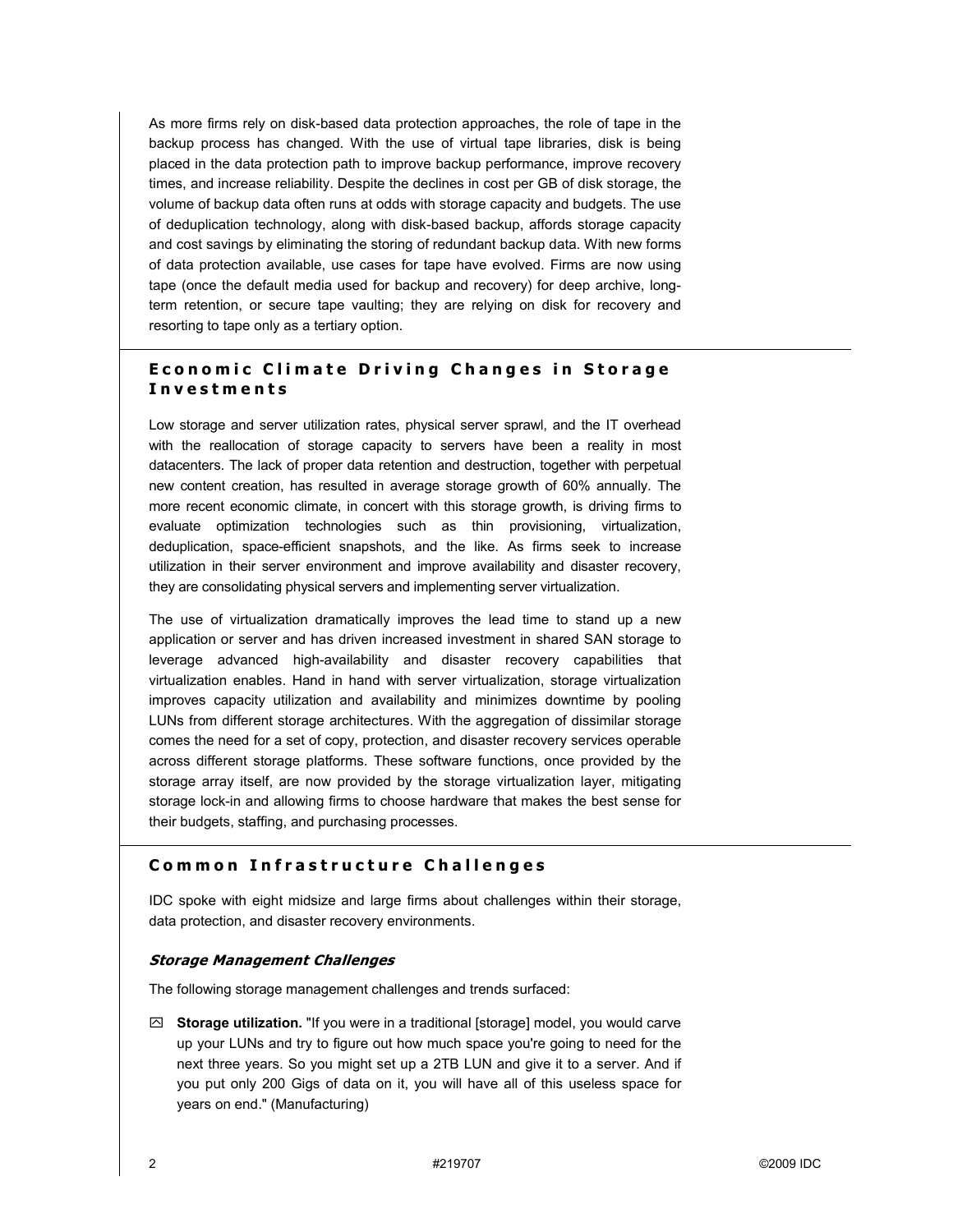- $\boxtimes$  **Storage management.** "We needed a way to aggregate it and present mid- or lower-tier storage to servers without going through the hassle of having to have multiple array GUIs or SAN management software." (Professional Services)
- $\boxtimes$  **Regulatory compliance.** "Being a broker-dealer, we're required to have certain data moved offsite into two different locations. Certain data that couldn't be sent offsite electronically had to be put on external hard drives and physically taken offsite." (Financial Institution)
- $\boxtimes$  **Storage provisioning.** "Say we have one array and you created so many drives off of this array to present to this server. And we are basically at the capacity of that array….If we wanted to expand a LUN, and we were already at the capacity of an array, we'd have to move that LUN to a different array. That takes effort." (Software)
- ` **Time to provisioning.** "To bring SAN-dependent resources online, you're dependent on the fact that you have an inventory of resources." It could be hours, and we do this probably five times a day." (Professional Services)
- $\boxtimes$  **High availability.** "If the primary array went down or had a hiccup...we'd probably get maybe four of those a year that would be customer impacting. These could be 45 minutes to an hour in length." (Software)

#### **Data Protection and Recovery Challenges**

The following data protection and recovery challenges and trends surfaced:

- $\boxtimes$  **Meeting backup windows.** "I couldn't do [the backups] in a 24-hour period. There was too much data…that's when we started running into problems. Some things couldn't be backed up in time. But I had an Excel spreadsheet that I used to keep track that this server is backing up…I staggered them, this day and that day. It became a big formula." (Financial Institution)
- $\boxtimes$  **Reliability.** "Occasionally, you might have a machine that might get missed in the backup process. That would happen before probably one to two machines per month minimum." (Insurance)
- $\boxtimes$  **Granularity of recovery.** "I could only recover certain data. I couldn't recover all of the data — meaning if I did once-a-week backups on certain data, I could only give them what was there a week ago. I couldn't give them something that was there four hours ago." (Financial Institution)
- $\boxtimes$  **Tape costs.** "Also, financially, it was very expensive to keep up with the amount of storage that we needed for keeping the old tapes, in full. We were spending at least \$100,000 a year just to keep the tapes and replace them." (Communications)
- ` **Tape vaulting.** "We had been taking physical backup tapes offsite…to people's homes — our employees' homes. The auditor was saying that we should really be entrusting the tapes to a formal tape delivery. But our tapes weren't encrypted. So if someone steals the tapes….We actually felt safer having our employees taking the tapes home because these are people that have been working with us for a long time." (Insurance)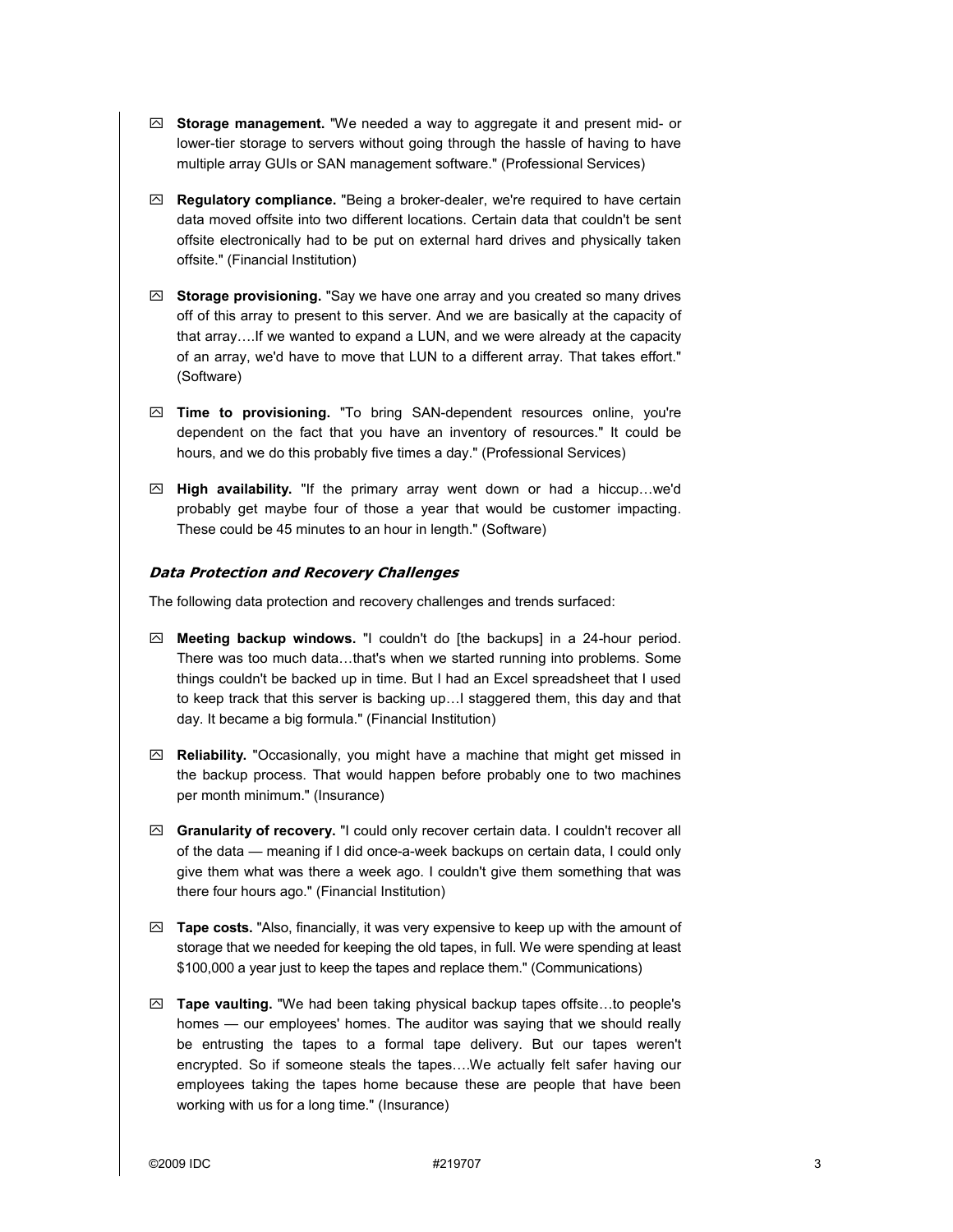- $\boxtimes$  **Bandwidth constraints.** "Trying to get that data offsite, 700 Gigs was pretty much impossible through our transmission line. We have a 10 meg line between offices. And if we were to try to get all of that data offsite, I think we'd need five times that amount of bandwidth." (Financial Institution)
- ` **Replication is the new backup.** "We're thinking about allocation and backup in new terms. For the critical stuff, our plan is to replicate snapshots to the DR [disaster recovery] site every hour, whereas before we were just doing a nightly backup. So, now, for the really critical stuff, we're going to replicate data every hour. And then for the stuff that's sort of critical…but important, we'll replicate that every 12 hours. And the stuff that's even less important, maybe we'll replicate that every 24 hours. So now we're starting to think in terms of replication schedules." (Insurance)
- $\boxtimes$  **Database backups.** "So if there were a hundred files, but only 50 of them changed, it would back only those that changed. But it would back up the full file size. And that became a problem with files that were huge…like SQL databases." (Financial Institution)
- ` **Shorter recovery times.** "Probably 1998, we started a formal business continuity process…our smallest RTO [recovery time objective] was five days. [In the] early part of 2008, the Risk Management Committee here told the Business Continuity planners…here's the list of the critical systems that need to be up in four hours if there's a disaster." (Insurance)

## **IMPORTANCE OF ENABLING A HOLISTIC VIEW**

Most firms, even smaller or medium-sized ones, have in place a breadth of different data protection, storage management, and disaster recovery solutions and approaches. Small and midsize firms have an average of three or four, and larger firms have far more. This reality is the result of a number of factors, including mergers and acquisitions, software available for homogeneous storage arrays, legacy systems and data, lack of functionality parity between software suites, and disproportionate costs for different application tiers. The breadth of dissimilar solutions spans not only software capabilities but also hardware architectures as firms put in place different archive, backup, and disaster recovery systems.

The consolidation of different data protection, virtualization, and storage management functions within a common software framework provides economies of scale in terms of skills and knowledge building, commonality of operations, and purchasing leverage. Also mitigated is the risk of lack of interoperability between a range of different data protection solutions. However, as the use of disk for data protection and archiving continues to proliferate, a holistic approach from a physical storage perspective will minimize infrastructure silos and dedicated application sets specific to particular storage architectures. A holistic approach to data and storage management across a common software framework reduces operating and capital costs and improves ROI.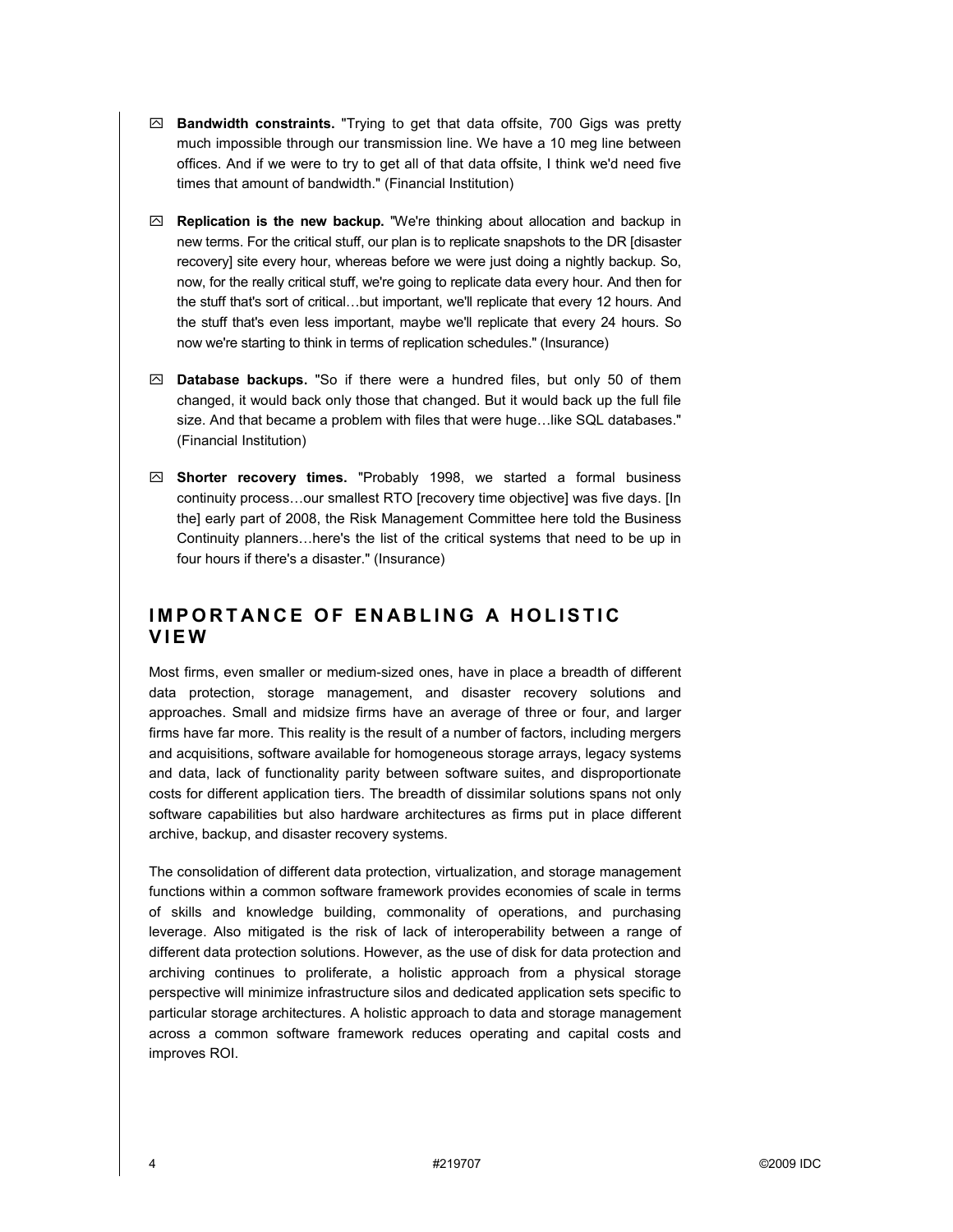## **FALCONSTOR'S SOLUTIONS ADDRESS COMMON CHALLENGES**

### **FalconStor Overview**

FalconStor Software Inc., a publicly traded company (NASDAQ: FALC), is a provider of disk-based data protection solutions that facilitate continuous availability of business-critical data with speed, integrity, and simplicity. The company offers a series of data protection solutions, including Virtual Tape Library, Continuous Data Protector, Network Storage Server, and File-interface Deduplication System, all of which are built upon the FalconStor IPStor storage platform. The company distributes its offerings through OEM and solution provider partners. FalconStor customers from Fortune 1000 firms to small and medium-sized businesses have implemented FalconStor solutions to meet their recovery time objectives (RTOs) and recovery point objectives (RPOs) as well as to manage their storage infrastructures with minimal total cost of ownership (TCO) and with optimal ROI.

### **FalconStor Solutions**

FalconStor Software provides a suite of enterprise-class storage solutions that enable continuous availability of business-critical data. The company offers a series of data protection and storage management solutions that share a common model of being integrated, optimized, and highly available, leveraging the FalconStor IPStor platform. FalconStor solutions are sold as four key product families:

- ` **Virtual Tape Library (VTL).** FalconStor Virtual Tape Library (VTL) is a highperformance, scalable, disk-based tape emulation system that optimizes backup. Integrated data deduplication provides valuable reductions in disk utilization and bandwidth during tape replication. Physical tape support extends functionality to the creation and management of physical media.
- ` **Continuous Data Protector (CDP).** FalconStor Continuous Data Protector (CDP) technology provides high-speed local and remote disk-based data protection with instant recovery. By keeping a complete mirrored copy of data in its native format, as well as a series of point-in-time snapshots, the FalconStor CDP solution offers rapid and granular recovery in all disaster scenarios, including accidental data loss, system corruption, server or storage failures, and site-level loss.
- ` **Network Storage Server (NSS).** FalconStor Network Storage Server (NSS) integrates storage virtualization and provisioning across multiple disk arrays and connection protocols for an easy-to-use, scalable SAN solution. FalconStor NSS lets customers pool and tier disk assets, simplifying provisioning, reducing allocation errors, and maximizing resource utilization. It also incorporates a full set of application-aware data protection services.
- ` **File-interface Deduplication System (FDS).** FalconStor File-interface Deduplication System (FDS) offers an easy-to-deploy, easy-to-manage, scalable data repository with deduplication to minimize online storage capacity needs for backup and archiving applications. Integrated data replication is included for disaster recovery.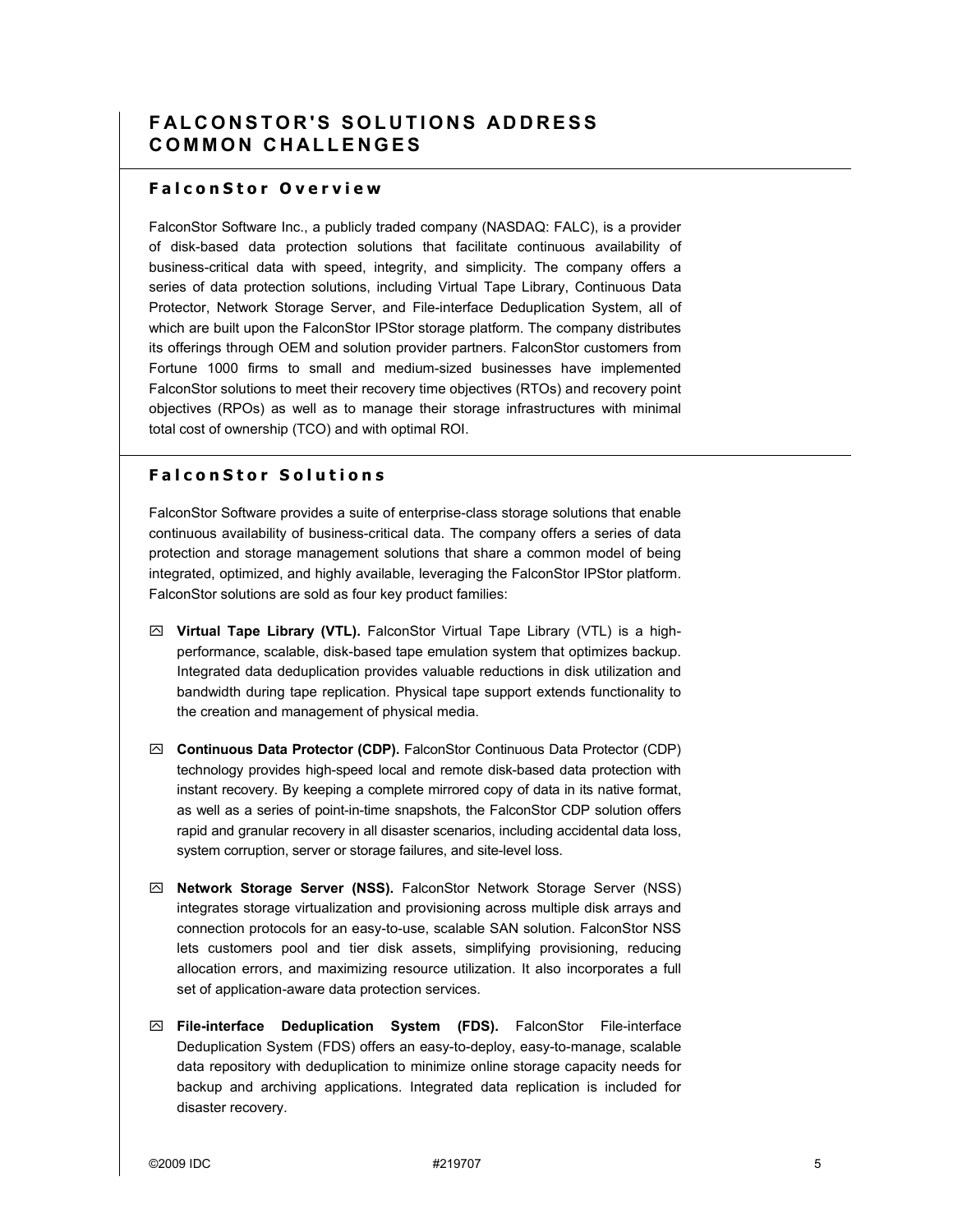## **REDUCING COSTS AND CREATING A MORE SECURE IT ENVIRONMENT WITH FALCONSTOR SOLUTIONS**

IDC interviewed eight customers that had deployed at least one or a combination of the following FalconStor storage management solutions: VTL, NSS, and CDP. Table 1 describes the customer deployments.

### **TABLE 1**

Customer Deployments

| One product    | 4             |
|----------------|---------------|
| Two products   | $\mathcal{P}$ |
| Three products | 2             |
| <b>NSS</b>     | 6             |
| <b>VTL</b>     | 4             |
| <b>CDP</b>     | 4             |

Source: IDC, July 2009

All of the companies in this study are based in North America and range in size from 300 employees to 5,000 employees. IT staff size varies from 4 employees to over 25 employees. Table 2 shows the demographics of the customers in the study.

### **TABLE 2**

Customer Demographics

| Average number of employees  | 1,475         |
|------------------------------|---------------|
| Average number of IT staff   | 17            |
| Average terabytes of storage | 138           |
| Geography                    | North America |

Source: IDC, July 2009

A common goal for customers prior to deploying FalconStor was preventing disk failures and avoiding lost data. As one manager said, "We were absolutely horrified by the failure of a SAN. We would lose all kinds of data when tapes would fail us."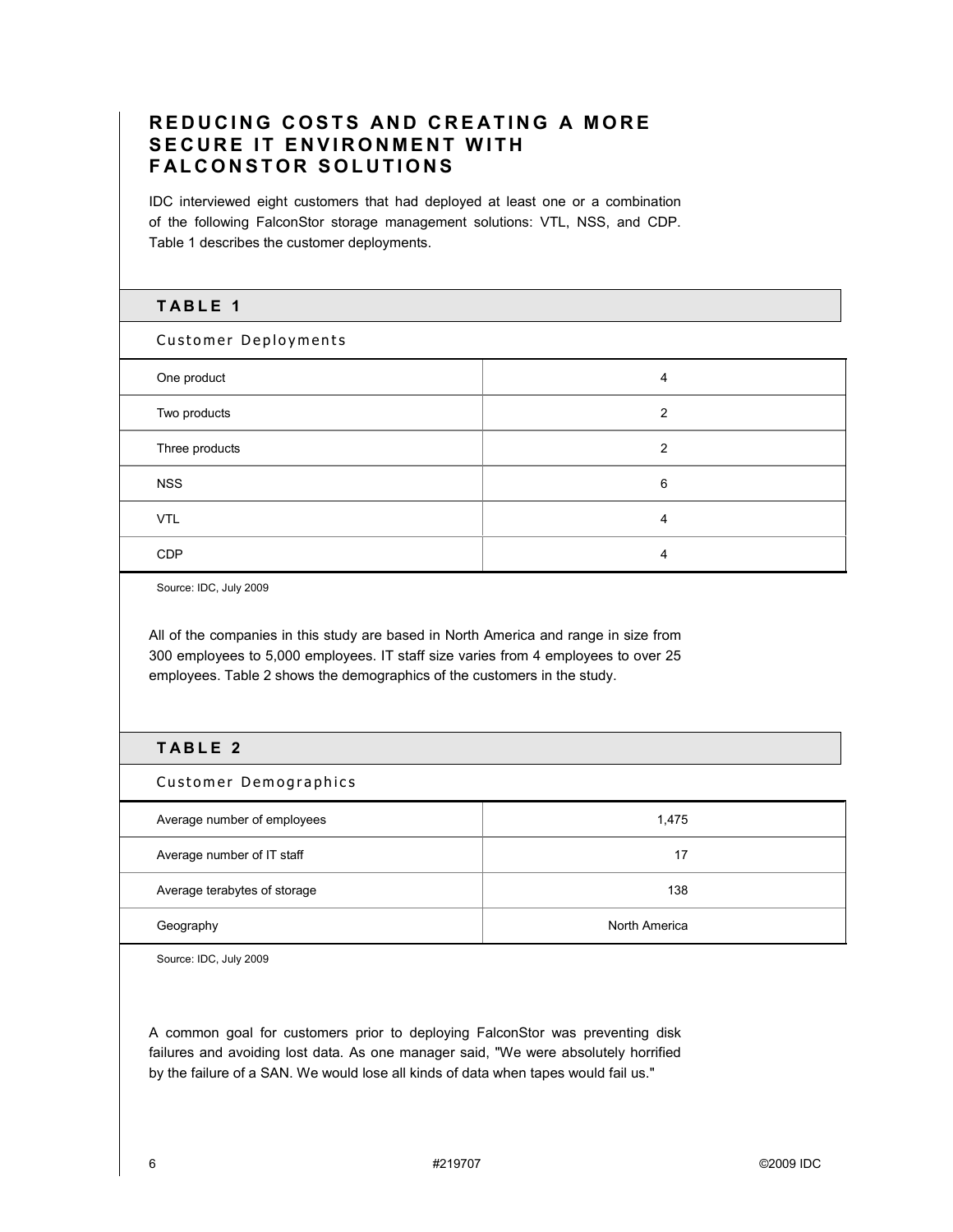Avoiding manually changing tapes, especially during a large backup, was an important benefit for customers. With FalconStor software deployed, the backup process was seamless, saving the IT staff significant amounts of time. The FalconStor solution reduced the customers' need for data duplication, reporting features, and the toolsets they required to make the transition from full legacy tape systems to VTL.

#### **Benefits of FalconStor Storage Solutions**

Key FalconStor storage solution benefits include backup and recovery, integration with the actual physical tape library (as some customers could not completely remove tapes), and the ability to work with a company that monitors the initial storage environment.

FalconStor customers experienced benefits in three areas: cost reduction, greater system availability, and staff productivity improvement.

Figure 1 shows the proportion of these benefit areas.

#### **FIGURE 1**



Annual Benefits of FalconStor VTL, NSS, and CDP

#### **Cost Reduction**

In the past, it was difficult and very expensive for customers to keep pace with growing storage demand by simply using tapes. One company estimated that it was spending over \$100,000 per year on backup tapes alone. Because data is now replicated, customers no longer need to back up to tape on a daily basis.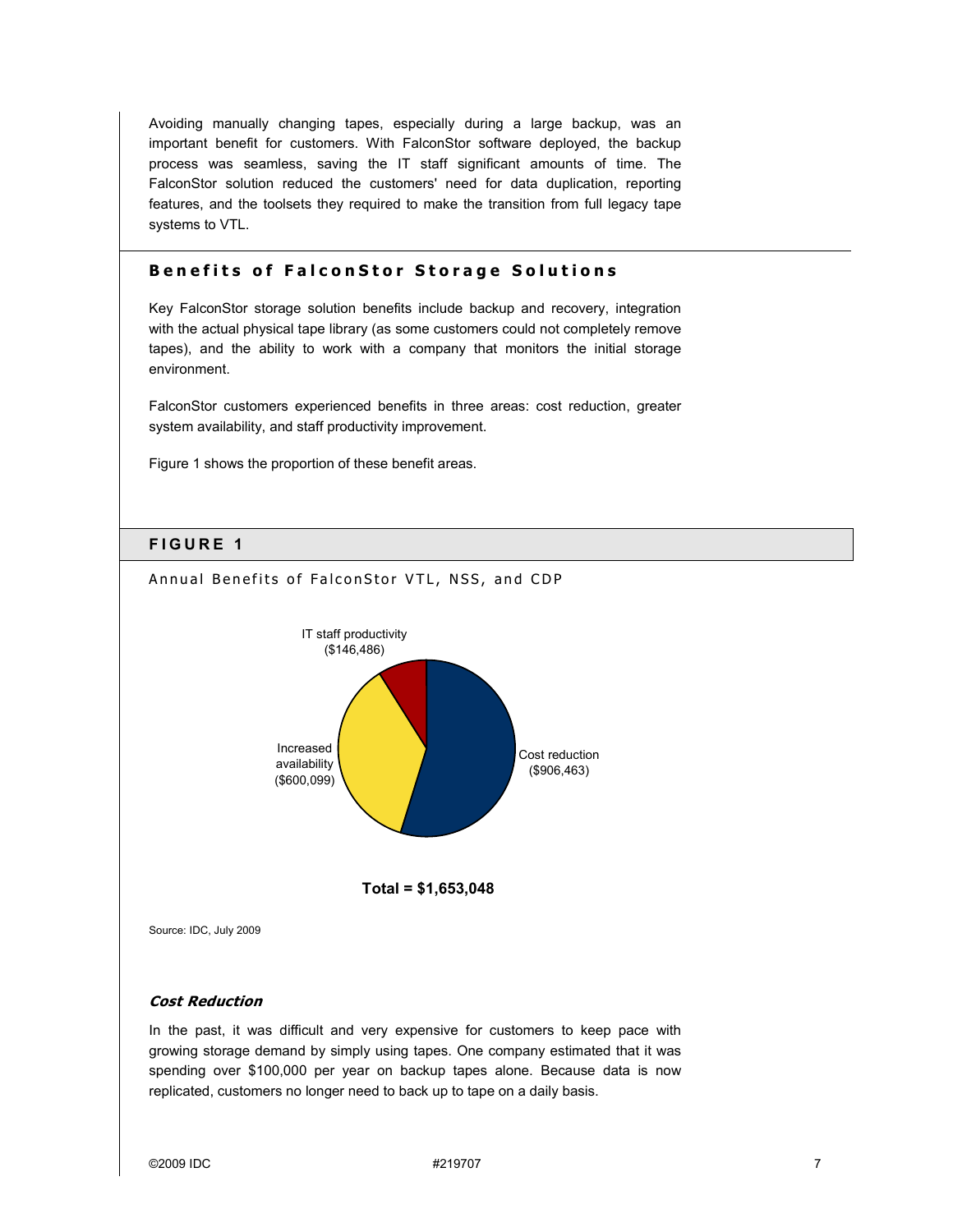In addition to tapes, FalconStor customers continually added new tape drives to support business growth. On average, customers in this study avoided \$161,605 in tape drive expenses annually.

FalconStor customers have been able to reduce the total amount of space the IT organization needs for its operations. One customer said, "We have been able to manage our storage expectations a lot better. We have 16 terabytes [TB] now — we would need at least 50TB without FalconStor software."

In addition to requiring less storage, because of FalconStor software's flexibility, customers can now purchase less expensive disk arrays. In the past, customers were tied to particular manufacturers, but now they have a variety from which to choose. Leveraging FalconStor software's heterogeneous storage capabilities, one company estimated that it was saving as much as \$600,000 per year because it could purchase arrays at lower prices.

Customers are avoiding purchasing new servers. On average, the companies IDC interviewed avoided purchasing over eight servers. One manager mentioned, "We run multiple servers now and have them protected with FalconStor software. If I didn't have the FalconStor appliance, I would not be able to do this and I'd be buying multiple servers. So far, we saved at least eight to 10 physical servers."

#### **Greater System Availability**

Reducing the number of system errors and data migration errors has been a key benefit for FalconStor customers.

On average, customers in this study reduced the number of critical system events from 17 per year to just 1. In addition, IT organizations are able to restore data faster than they could before the FalconStor solution implementation — customers require just over one hour to restore now compared with over eight hours to restore before the deployment.

One customer said, "Before FalconStor software, we were able to get the backups done, but it just required a lot of support, a lot of labor, a lot of time on the phone. Each time was all hands on and manual."

Customers protect their data by mirroring their primary datacenters. If any issue occurs, the FalconStor solution automatically switches to the backup array. One customer said, "Our FalconStor solution has really helped us because it sits in the middle of the process. The servers are all talking to FalconStor appliances, which have two copies of the data on two different storage arrays. So if the primary storage array goes down, the FalconStor appliance would just switch to the secondary storage array." A key point is that in the past, the server would see a system error and be prevented from accessing the storage array. But because the FalconStor solution can automatically switch to a backup data set, the server does not recognize that anything is wrong and continues to process the task.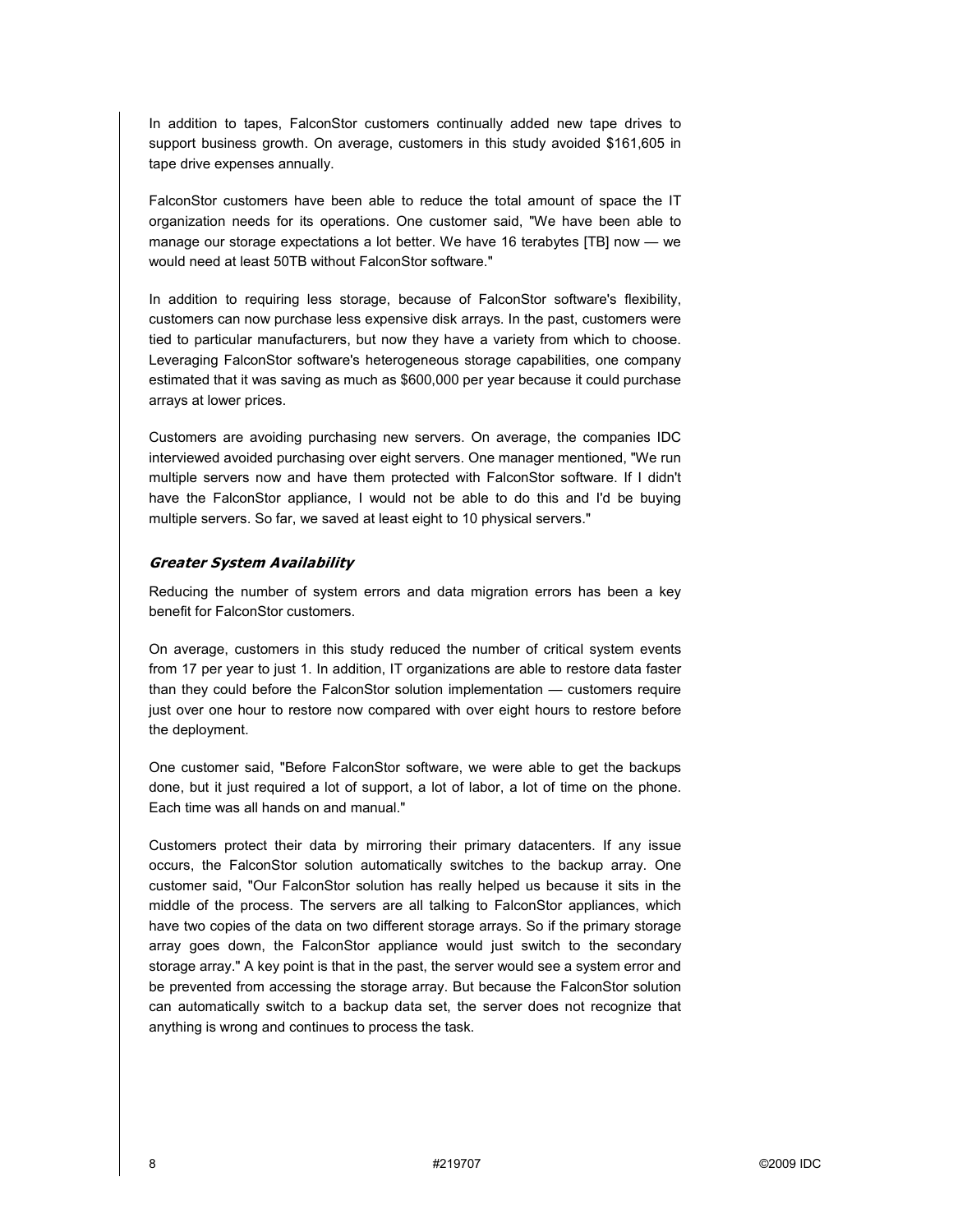#### **Staff Productivity Improvement**

FalconStor customers are saving IT staff time because of the reduction in manual labor required for tape backups. As one customer said, "We went from probably 20 to 30 hours per month sorting out quirks with the tape component of the backups. Now, I haven't even looked at my tape robot in about two months."

Data recovery speed has been improved since the FalconStor solution deployment. As one customer mentioned, "Before, we were trying to recover 1TB worth of data, and it took us two weeks. And now, we recover it literally in one day. I can go recover a terabyte right now on this phone call, and in two minutes we'd be done."

FalconStor customers mentioned saving as much as eight hours when completing a full system backup. Regarding this task, one manager said, "Before, we couldn't do it in a 24-hour period. It was just too much data."

#### **Benefit over Time**

The FalconStor solution offers a significant benefit of \$1,638,614 in just the first year after deployment. Investment is highest in the first year, and annual maintenance costs decline and level off over time. The total cumulative benefit over three years equals \$4,152,974. Figure 2 shows the investment, benefit, and cumulative cash flow over three years.

#### **FIGURE 2**

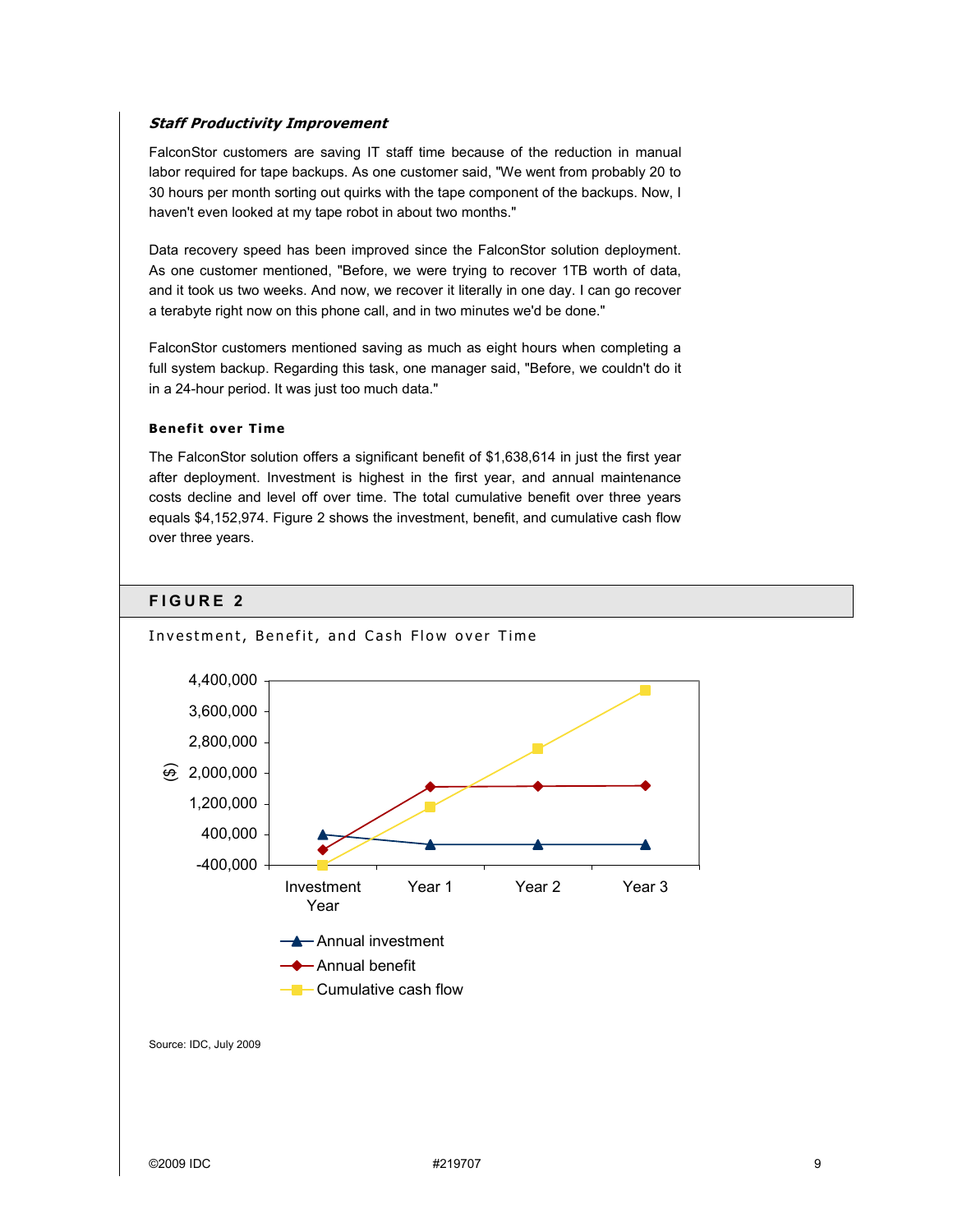#### **Business Benefit**

Implementing FalconStor solutions has allowed customers to better align the IT organization with their overall business strategy. One manager said, "We were able to now go to projects that would be more business and solution oriented. And our knowledge base about the technology has been improved, which the company really needed. We've been freed up to spend more time coming up with business solutions."

Customers reported being able to pursue "green" initiatives. FalconStor software users are saving space and power, and they are able to reduce the costs of both as well. One manager said, "We're able to stay ahead of technology, and we implement projects that are really going to help our users understand how important it is be cost-efficient."

For acquisition-based customers, FalconStor software has dramatically improved the time to set up a new location. One customer said, "We're now able to react very quickly, and it's easier for us to get new businesses up and running. From an infrastructure perspective, it used to take us months. Now we're doing it within a week, and we're using two fewer people to do the work."

FalconStor solutions have allowed companies to grow their business faster. Because the storage is virtualized, servers operate faster without incurring any downtime. One customer said, "It's more graceful growth. If we needed to expand the amount of storage that we have presented to a server, it's much easier to do it with FalconStor software in the middle than it would be otherwise."

#### **Return on Investment**

FalconStor has provided its customers with an average three-year benefit of \$3.97 million (discounted). The ROI over three years is 448%, and the payback period is 5.5 months. Table 3 shows the IDC ROI analysis.

#### **TABLE 3**

Three-Year ROI

| Benefit (discounted)    | \$3,967,725 |
|-------------------------|-------------|
| Investment (discounted) | \$724,087   |
| <b>NPV</b>              | \$3,243,638 |
| <b>ROI</b>              | 448%        |
| Payback                 | 5.5 months  |
| Discount rate           | 12%         |

Source: IDC, July 2009